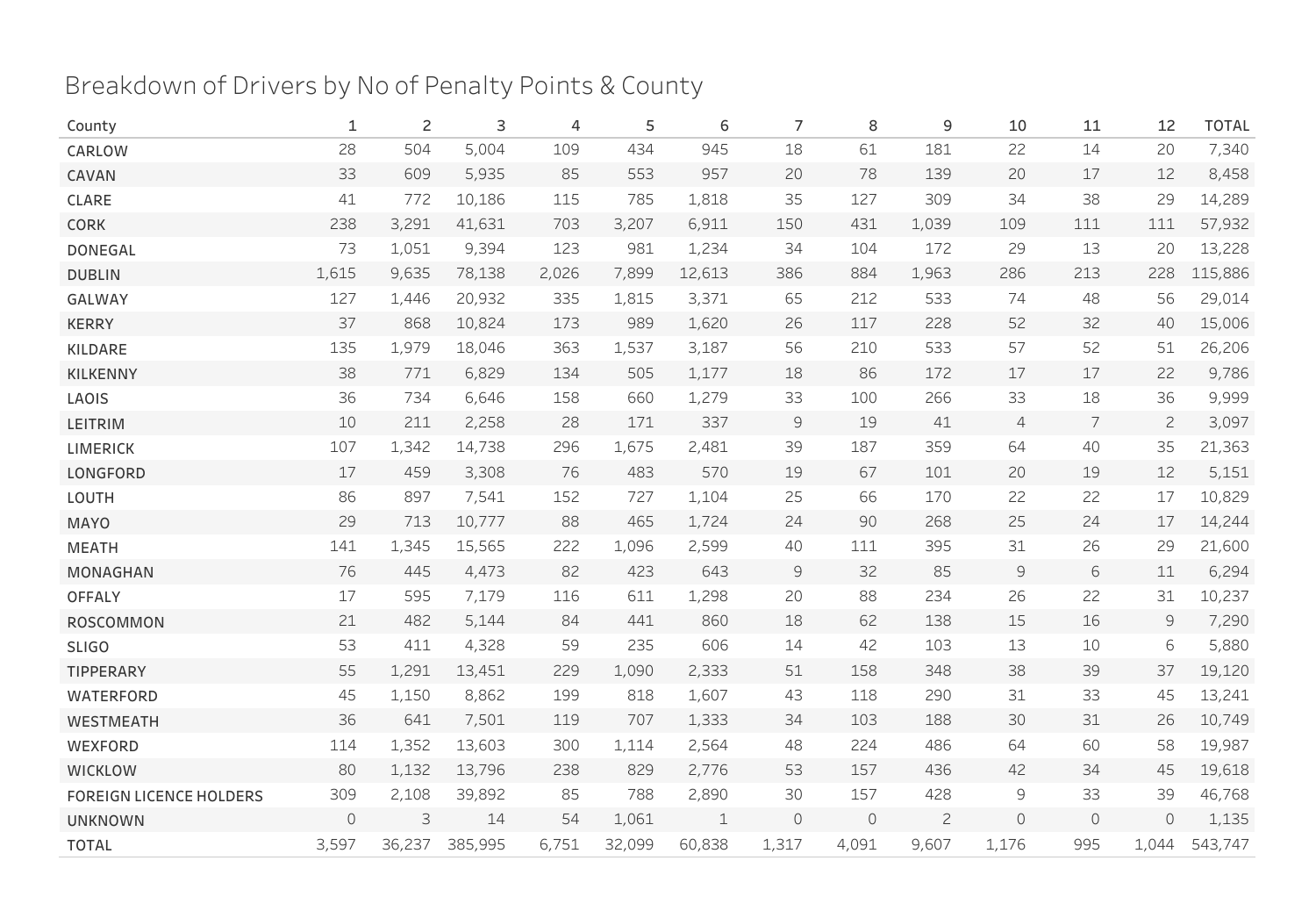## BreakdownofDrivers by No of Penalty Points

| <b>Points Issued</b> | <b>No of Drivers</b> |
|----------------------|----------------------|
| 1                    | 3,597                |
| $\overline{c}$       | 36,237               |
| 3                    | 385,995              |
| 4                    | 6,751                |
| 5                    | 32,099               |
| 6                    | 60,838               |
| 7                    | 1,317                |
| 8                    | 4,091                |
| 9                    | 9,607                |
| 10                   | 1,176                |
| 11                   | 995                  |
| 12                   | 1,044                |
| <b>TOTAL</b>         | 543,747              |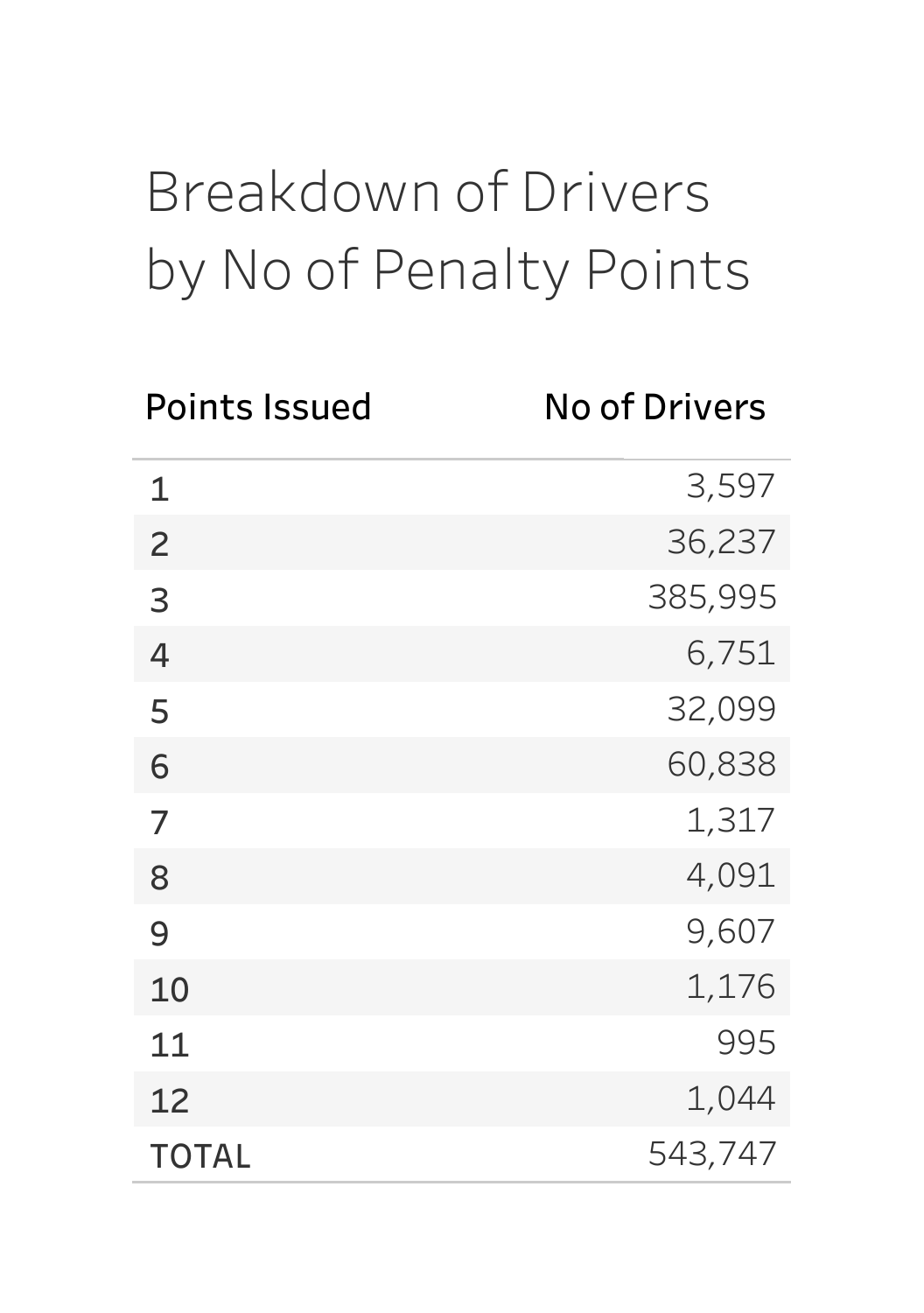## Number of Notices Issued for Offence Type by County

|                                                                                                                   | ARLO     | CAVAN        | CLAR      | CORK       | ONEG.           | <b>DUBLII</b> | ALW       | KERRY     | KILDARI   | <b>LKENN</b> | LAOIS     | EITRI | 흢         | $\circ$  | <b>HLIOT</b> | $\widetilde{\prec}$ |           | ட               | δ                     | <b>SLIGO</b> | ய                        | 요        | ⋖<br>ய          | $\circ$   | <b>WICKLO</b> | REIGN.     | KNO           | $\overline{5}$   |
|-------------------------------------------------------------------------------------------------------------------|----------|--------------|-----------|------------|-----------------|---------------|-----------|-----------|-----------|--------------|-----------|-------|-----------|----------|--------------|---------------------|-----------|-----------------|-----------------------|--------------|--------------------------|----------|-----------------|-----------|---------------|------------|---------------|------------------|
| Offence Type                                                                                                      |          |              |           |            |                 |               |           |           |           |              |           |       |           |          |              |                     |           |                 |                       |              |                          |          | <u>in</u>       |           |               |            |               |                  |
| 22-35mcg of alcohol per 100ml of breath                                                                           |          |              |           | 15         |                 | 13            |           |           |           |              |           |       |           |          |              |                     |           |                 |                       |              |                          |          |                 |           |               |            |               | 84               |
| 50-80mg of alcohol per 100ml of blood                                                                             |          |              |           |            |                 |               |           |           |           |              |           |       |           |          |              |                     |           |                 |                       |              |                          |          |                 |           |               |            |               | 17               |
| 67-107mg of alcohol per 100ml of urine<br>Adult Failing to wear Safety Belt cat. M1 Vehicle                       | 172      | 106          | 255       | 882        | 224             | 1,173         | 596       | 421       | 394       | 233          | 263       | 81    | 705       | 84       | 117          | 191                 | 234       | 128             | 294<br>119            | 76           | 391                      | 244      | 192             | 636       | 297           | 811        | 22            | 15<br>9,341      |
| Adult Failing to wear Safety Belt cat. M2 Vehicle                                                                 |          |              |           |            |                 | 35            |           |           |           |              |           |       |           |          |              |                     |           |                 |                       |              |                          | 13       |                 |           |               |            |               | 224              |
| Adult Failing to wear Safety Belt cat. M3 Vehicle                                                                 |          |              |           | 18         |                 | 19            |           | 10        |           |              |           |       |           |          |              |                     |           |                 |                       |              |                          |          |                 |           |               | 18         |               | 152              |
| Adult Failing to wear Safety Belt cat. N1 Vehicle<br>Adult Failing to wear Safety Belt cat. N2 Vehicle            | 66<br>49 | 50<br>11     | 103<br>30 | 221<br>152 | 152<br>44       | 278<br>168    | 192<br>77 | 132<br>40 | 163<br>83 | 61           | 112<br>37 | 33    | 289<br>34 |          | 56<br>29     | 16                  | 106<br>57 | 13 <sup>7</sup> | 127<br>83<br>28<br>12 | 35           | 93<br>40                 | 96<br>40 | 49<br>15        | 229<br>67 | 58            | 279<br>146 | 11            | 3,316<br>7 1,334 |
| Adult Failing to wear Safety Belt cat. N3 Vehicle                                                                 | 26       | 24           | 42        | 149        | 42              | 194           | 39        |           |           |              |           |       | 110       | 14       | 36           |                     |           |                 | 20                    |              | 64                       | 34       | 22              |           |               | 360        |               | 1,674            |
| Bald/Not maintained/cause damage tyre-Left front wheel                                                            | 18       | 26           | 35        | 133        | 35              | 165           | 67        | -69       |           | 32           | 14        |       | 52        | 30       | 11           | 23                  | 30        | 13              | 21<br>19              | 11           | 48                       | 32       | 20              | 34        | 20            | 97         |               | 1,099            |
| Bald/Not maintained/cause damage tyre-Left rear wheel                                                             |          | 25<br>31     | 21<br>32  | 85<br>148  | 13<br>31        | 71<br>160     | 37<br>59  | 43<br>69  | 25<br>35  | 10<br>32     | 16<br>28  |       | 22<br>60  | 20<br>39 | 14<br>11     | 16<br>28            | 19<br>28  | 12<br>14        | 18<br>22<br>18        | 27           | 42<br><sup>Q</sup><br>57 | 14<br>32 | 14<br>27        | 30<br>36  | 26            | 67<br>117  |               | 673<br>1,184     |
| Bald/Not maintained/cause damage tyre-Right front wheel<br>Bald/Not maintained/cause damage tyre-Right rear wheel | 12       | 13           |           | 83         | 15              | 50            | 60        |           |           |              | 13        |       | 26        | 17       | 12           |                     |           |                 | 12                    |              | 41                       |          |                 |           |               |            |               | 644              |
| Breach of duties on occurrence of an accident                                                                     | 14       |              | 20        | 174        | 23              | 145           | 60        |           | 23        | 10           |           |       | 37        |          | 12           | 13                  | 16        |                 | 11<br>10              |              | 29                       |          |                 | 15        | 13            |            |               | 715              |
| Breach of motorway outside lane driving rule                                                                      |          |              |           |            |                 |               |           |           |           |              |           |       |           |          |              |                     |           |                 |                       |              |                          |          |                 |           |               | 22         |               | 62               |
| Careless Driving contrary to section 52(1)<br>Contravention of requirements at junctions                          | 15       | 36           | -64       | 310        | 44              | 285           | 126       | 102       |           | 30           | 35        | 11    | 115       | 23       | 38           | 33                  |           |                 | 21                    |              |                          | 31       | 42              | -78       |               |            | 31            | 1,817<br>25      |
| Contravention of requirements for reversing                                                                       |          |              |           |            |                 |               |           |           |           |              |           |       |           |          |              |                     |           |                 |                       |              |                          |          |                 |           |               |            |               | 18               |
| Contravention of rules for use of mini roundabouts                                                                |          |              |           |            |                 |               |           |           |           |              |           |       |           |          |              |                     |           |                 |                       |              |                          |          |                 |           |               |            |               | 26               |
| Cross continuous white line/broken white line                                                                     | 39       | 61           | 68        | 336        | 160             | 327           | 221       | 135       | 175       | 64           | 63        | 23    | 97        | 31       | 54           | 110                 | 170       | 74              | 66                    | 44           | 155                      | 115      | 53              | 91        | 123           | 257        | 16            | 3,189            |
| Crossing 'No Entry' sign<br>Dangerous Driving Reduced to Careless Driving                                         | 18       | 37           | 28        | 214        | 138             | 114<br>202    | -86       | 73        | 98        | 35           | 31        | 14    | 67        | 20       | 50           | 32                  | -48       |                 | 26<br>42              | 24           | 55                       | 45       | 30              | 57        | -45           | 10<br>61   | 119           | 230<br>1,736     |
| Drive against flow of traffic on motorway                                                                         |          |              |           |            |                 |               |           |           |           |              |           |       |           |          |              |                     |           |                 |                       |              |                          |          |                 |           |               |            |               | 25               |
| Drive from right lane to another without yielding                                                                 |          |              |           |            |                 |               |           |           |           |              |           |       |           |          |              |                     |           |                 |                       |              |                          |          |                 |           |               |            |               |                  |
| Drive on hardshoulder/non carriageway - motorway                                                                  | $\cap$   |              |           |            |                 |               |           |           |           |              |           |       |           |          |              |                     |           |                 |                       |              |                          |          |                 |           |               |            |               | 126<br>28        |
| Driver (Owner) Exceeding Maximum Load<br>Driver (Owner) Exceeding Maximum Weight                                  |          |              |           |            |                 |               |           |           |           |              |           |       |           |          |              |                     |           |                 |                       |              |                          |          |                 |           |               |            |               |                  |
| Driver Exceeding Design Gross Vehicle Weight                                                                      |          |              |           |            |                 |               |           |           |           |              |           |       |           |          |              |                     |           |                 |                       |              |                          |          |                 |           |               |            |               | 58               |
| Driver Exceeding Maximum Weight                                                                                   |          |              |           |            |                 |               |           |           |           |              |           |       |           |          |              |                     |           |                 |                       |              |                          |          |                 |           |               |            |               | 80               |
| Driver Exceeding Unladen Weight<br>Driver Fail ensure Passenger U/17 wear Safety Belt                             | 21       | 33           | 82        |            |                 | 315           |           |           |           |              | 53        |       | 131       | 26       |              |                     |           |                 |                       |              |                          |          |                 |           |               |            |               | 1,708            |
| Driver Fail Restrain Child 0/3 in Child Restraint                                                                 | 31       | 19           | 60        | 192        | 38              | 341           | 149       | 115       | 80        | スフ           | 56        |       | 126       | 54       | 19           | 83                  |           | 20              | 58<br>27              | 23           | 49                       | 31       | 38              | 90        |               | 177        |               | 2 1,975          |
| Driver Fail Restrain Child U/3 in Child Restraint                                                                 | 10       | 11           | 36        | 66         | 16              | 150           | 49        | 47        |           |              | 17        |       | 57        | 27       |              | 11                  | 23        |                 |                       |              | 19                       | 16       | 34              |           |               | 116        |               | 843              |
| Driver Owner Exceeding Design Gross Vehicle Weight                                                                |          |              |           |            |                 |               |           |           |           |              |           |       |           |          |              |                     |           |                 |                       |              |                          |          |                 |           |               |            |               |                  |
| Driver Owner Transmits greater Load than Max Load Permitted<br>Driving a vehicle while holding a mobile phone     | 1,654    | 1,036        | 902       | 7.683      | L,781           | 12,122        | 4,149     | 2,888     | :,985     | 1,965        | 1,949     | 391   | 3,327     | 638      | 1,539        | 2,664               | 3,285     | 754<br>1,368    | 1,033                 | 928          | 2,840                    | 2,359    | 1,267           | 3,650     | 2,167         | 5,073      | 104           | 74,501           |
| Driving along/across median strip                                                                                 |          | 15           |           |            |                 |               | 29        |           |           |              |           |       | 11        |          |              |                     |           |                 |                       |              |                          |          |                 |           |               |            |               | 394              |
| Driving dangerously defective vehicle                                                                             |          |              |           |            |                 |               |           |           |           |              |           |       |           |          |              |                     |           |                 |                       |              |                          |          |                 |           |               |            |               | 45               |
| Driving on/across cycle track                                                                                     |          |              |           |            |                 | 40            |           |           |           |              |           |       |           |          |              |                     |           |                 |                       |              |                          |          |                 |           |               | 10         |               | 22<br>80         |
| Driving on/across footway<br>Driving past a red light. Contrary to sec 35(5)RTA 1994                              |          |              |           |            |                 | 17            |           |           |           |              |           |       |           |          |              |                     |           |                 |                       |              |                          |          |                 |           |               |            |               | 28               |
| Driving without reasonable consideration                                                                          | 221      | 281          | 315       | 1,379      | 651             | 3.580         | 852       | 411       | 1.040     | 339          | 361       | 85    | 555       | 248      | 349          | 321                 | 585       | 155             | 295<br>248            | 159          | 612                      | 666      | 360             | 461       | 529           | 1.648      | 37            | 16,743           |
| Driving a vehicle when unfit                                                                                      |          |              |           |            |                 |               |           |           |           |              |           |       |           |          |              |                     |           |                 |                       |              |                          |          |                 |           |               |            |               |                  |
| Entry to hatched marked area<br>Exceed Road Works Speed Limit (30 Kmh/Road)                                       | 18       | 25           |           |            | 83              | 230           | -48       |           |           |              | 13        |       | 21        | 10       | 19           | 19                  |           |                 | 16<br>15              |              | 20                       |          |                 |           | 47            | 118        |               | 1,067            |
| Fail to act in accordance with Garda signal                                                                       |          |              |           |            |                 |               |           |           |           |              |           |       |           |          |              |                     |           |                 |                       |              |                          |          |                 |           |               |            |               | 16               |
| Fail to comply with Keep to Right/Left signs                                                                      |          |              |           |            |                 |               |           |           |           |              |           |       |           |          |              |                     |           |                 |                       |              |                          |          |                 |           |               |            |               | 10               |
| Fail to comply with mandatory traffic signs                                                                       |          |              |           | 17         |                 | 68<br>160     | 12<br>- q |           | 15<br>38  |              |           |       | 15<br>13  |          |              |                     |           |                 |                       | 25           |                          | 11       |                 |           |               | 19         |               | 188<br>389       |
| Fail to comply with No Entry traffic sign<br>Fail to comply with prohibitory traffic signs                        | 19       | 19           | 31        | 180        | 13              | 1,903         | 156       | 19        |           |              | 25        |       | 88        |          | 78           | 15                  | 113       | 32 <sub>2</sub> | 10<br>12              | 21           | 29                       | 33       |                 | 69        | -65           | 157        |               | 3,243            |
| Fail to comply with traffic lane markings                                                                         |          |              |           |            |                 | 164           |           |           |           |              |           |       |           |          |              |                     |           |                 |                       |              |                          |          |                 |           |               |            |               | 454              |
| Fail to Deactivate Airbag Child Restraint in use                                                                  |          |              |           |            |                 |               |           |           |           |              |           |       |           |          |              |                     |           |                 |                       |              |                          |          |                 |           |               |            |               | 11               |
| Fail to drive on the left hand side<br>Fail to obey rules at railway level crossing                               |          |              |           |            |                 | 59            |           |           |           |              |           |       |           |          |              |                     |           |                 |                       |              |                          |          |                 | 18        | 21            | 15         |               | 176<br>16        |
| Fail to obey traffic lights                                                                                       | 64       |              |           |            |                 |               | 564       | 142       |           |              |           |       | 390       |          |              | 134                 | 39.       |                 |                       |              | 173                      |          |                 | 154       |               |            |               | 12,783           |
| Fail to stop before stop sign/stop line                                                                           | 14       | 14           | 14        | 51         | 31              | 81            | 32        | 28        | 28        | 17           |           |       | 29        |          | 31           | 11                  | 28        | 14              | 10<br>$\Omega$        |              | 24                       | 54       | 11              | 33        | 10            | 58         |               | 660              |
| Fail to stop for Garda                                                                                            |          |              | 14        | 29         | 26              | 55            |           |           |           |              |           |       |           |          |              |                     |           |                 |                       |              |                          |          |                 |           |               | 37         |               | 306              |
| Fail to stop for school warden sign<br>Fail to turn left onto a roundabout                                        |          |              |           |            |                 |               |           |           |           |              |           |       |           |          |              |                     |           |                 |                       |              |                          |          |                 |           |               |            |               | 13<br>21         |
| Fail to yield right of way                                                                                        |          |              | 15        |            |                 | 73            |           |           |           |              |           |       |           |          |              |                     | 13        |                 |                       |              |                          |          |                 | 13        |               |            |               | 298              |
| Fail to yield right of way at sign/line                                                                           |          |              |           |            |                 | 30            |           |           |           |              |           |       |           |          |              |                     |           |                 |                       |              |                          |          |                 |           |               |            |               | 117              |
| General speed obligation - stop visible distance                                                                  | 246      | 237          | 221       | L,658      | 257             |               | 527       |           |           |              |           |       | 499       |          |              |                     |           | 137             |                       |              |                          |          |                 |           |               | 143        |               | 27<br>15,824     |
| Learner driver unaccompanied by a qualified driver<br>Modified plated vehicle with inaccurate inscription         | $\Omega$ |              |           |            |                 |               |           |           |           |              |           |       |           |          |              |                     |           |                 |                       |              |                          |          |                 |           |               |            |               |                  |
| Modified/altered vehicle that plate is inaccurate                                                                 |          |              |           |            |                 |               |           |           |           |              |           |       |           |          |              |                     |           |                 |                       |              |                          |          |                 |           |               |            |               | 41               |
| Motorcycle Tyre with Depth Less than 1mm - User                                                                   |          |              |           |            |                 |               |           |           |           |              |           |       |           |          |              |                     |           |                 |                       |              |                          |          |                 |           |               |            |               | 26               |
| No cert of road worthiness user<br>No child restraint front seat - child                                          |          |              |           |            |                 | 25            |           |           |           |              |           |       |           |          |              |                     |           |                 |                       |              |                          |          |                 |           |               |            |               | 102<br>33        |
| No child restraint rear seat - child                                                                              |          |              |           |            |                 | 28            |           |           |           |              |           |       |           |          |              |                     |           |                 |                       |              |                          |          |                 |           |               |            |               | 97               |
| No insurance - (user)                                                                                             | 115      | 254          | 282       | 974        | 470             | 2.730         | 574       | 277       | 583       | 112          | 216       | 68    | 462       | 263      | 328          | 120                 | 473       | 181             | 248<br>164            | 74           | 291                      | 265      | 309             | 286       | 199           | 371        | 128           | 10,817           |
| No safety belt - driver                                                                                           | 49       | 24           | 57        | 277        |                 | 398<br>17     | 56        |           |           | 50           | 54        | 14    | 125       | 24       | 42           | 35                  | 60        | 13              | 33<br>17              | 19           | 95                       | 58       | 59              | 81<br>10  | 63            |            |               | 1,896<br>60      |
| No safety belt front seat - child<br>No safety belt rear seat - child                                             |          |              |           |            |                 |               |           |           |           |              |           |       |           |          |              |                     |           |                 |                       |              |                          |          |                 |           |               |            |               | 150              |
| No speed limitation device fitted (driver/usr)                                                                    |          |              |           |            |                 |               |           |           |           |              |           |       |           |          |              |                     |           |                 |                       |              |                          |          |                 |           |               |            |               |                  |
| Non-Display of L Plate (Learner Driver)                                                                           | 157      | 173          | 124       | 731        | 98              | 2,896         | 299       | 143       | 650       | 158          | 273       | 18    | 351       | 116      | 186          | 103                 | 314       |                 | 75<br>217             | 39           | 331                      | 273      | 159             | 430       | 390           | 102        |               | 8,896            |
| Non-Display of N plate (Novice driver)<br>Non-Display of yellow 'L' tabard on motorcycle                          | 14       | 66           | 47        | 142<br>44  | 79              | 387<br>135    | 123       | 53        | 55        | 36           | 26        | 17    | 92        | 33       | 43           | 100                 | -83       | 90              | 54<br>49              | 39           | 112                      | 61       | 35              | 104       | 59            | 18         |               | 2,017<br>355     |
| Non-Display of yellow 'N' tabard on motorcycle                                                                    |          |              |           |            |                 |               |           |           |           |              |           |       |           |          |              |                     |           |                 |                       |              |                          |          |                 |           |               |            |               | 18               |
| Offence relating to Overtaking                                                                                    | 22       | 30           | 21        | 182        | 62              | 309           | 122       |           | 63        | 13           | 18        |       | 37        | 19       | 29           | 48                  |           |                 | 38<br>24              | 13           | 39                       | 30       | 32 <sup>2</sup> |           | Q(            | 181        |               | 1,621            |
| Overtake - Inconvenience / Endanger Other Than Cyclist                                                            |          |              |           |            |                 |               |           |           |           |              |           |       |           |          |              |                     |           |                 |                       |              |                          |          |                 |           |               |            |               | 43               |
| Overtake - Inconvenience/Endanger Cyclist<br>Overtake Attempt - Inconvenience / Endanger Other Than Cyclist       |          |              |           |            |                 |               |           |           |           |              |           |       |           |          |              |                     |           |                 |                       |              |                          |          |                 |           |               |            |               | 39               |
| Overtake Attempt - Inconvenience/Endanger Cyclist                                                                 |          |              |           |            |                 |               |           |           |           |              |           |       |           |          |              |                     |           |                 |                       |              |                          |          |                 |           |               |            |               |                  |
| Parking a vehicle in a dangerous position                                                                         |          |              |           |            |                 | 32            |           |           |           |              |           |       |           |          |              |                     |           |                 |                       |              |                          |          |                 |           |               |            |               | 100              |
| Proceeding beyond a traffic lane control sign                                                                     |          |              |           |            |                 |               |           |           |           |              |           |       |           |          |              |                     |           |                 |                       |              |                          |          |                 |           |               |            |               |                  |
| Proceeding beyond max design gross vehicle weight sign<br>Proceeding beyond max vehicle axle loading weight sign  |          |              |           |            |                 |               |           |           |           |              |           |       |           |          |              |                     |           |                 |                       |              |                          |          |                 |           |               |            |               |                  |
| Proceeding beyond maximum vehicle width sign vehicle and trail                                                    |          |              |           |            |                 |               |           |           |           |              |           |       |           |          |              |                     |           |                 |                       |              |                          |          |                 |           |               |            |               |                  |
| Reduced to Driving without reasonable consideration                                                               |          |              |           |            |                 |               |           |           |           |              |           |       |           |          |              |                     |           |                 |                       |              |                          |          |                 |           |               |            |               | 163              |
| Speed limit device not conforming<br>Speed limit device not in use                                                |          |              |           |            |                 |               |           |           |           |              |           |       |           |          |              |                     |           |                 |                       |              |                          |          |                 |           |               |            |               |                  |
| Speeding                                                                                                          | 6,055    | 7,473        | 13,642    | 52,942     | 10,902          | 99,781        | 25,762    | 12,130    | 22,831    | 8,031        | 8,266     | 2,772 | 17,743    | 4,351    | 9,007        | 12,668              | 19,142    | 5,281<br>9,101  | 6,504                 | 5,077        | 16,872                   | 10,988   | 9,896           | 16,815    | 18,707        | 39,912     |               | 611 473,262      |
| Speeding Buses no standing passengers                                                                             |          |              |           |            |                 |               |           |           |           |              |           |       |           |          |              |                     |           |                 |                       |              |                          |          |                 |           |               |            |               |                  |
| Striking bridge with vehicle                                                                                      |          |              |           |            |                 |               |           |           |           |              |           |       |           |          |              |                     |           |                 |                       |              |                          |          |                 |           |               |            |               |                  |
| Tyre with Cut - User<br>Tyre with Depth Less than 1.6 mm - User                                                   | 20       | 27           | 82        | 83         |                 | 61            | 65        |           |           | 12           | 18        |       |           |          |              |                     |           |                 | 19<br>19              | 18           | 23                       |          |                 |           |               |            |               | 33<br>870        |
| Tyre with Lump/Bulge/Tear/Partial Failure - User                                                                  |          |              |           |            |                 |               |           |           |           |              |           |       |           |          |              |                     |           |                 |                       |              |                          |          |                 |           |               |            |               | 54               |
| Tyre with Ply/Cord Exposed - User                                                                                 |          | 20           | 12        | 52         | 12 <sup>2</sup> | 24            | 29        | 15        |           | 17           | 21        |       | 18        | $10^{-}$ |              |                     |           |                 | 10<br>35              |              |                          |          |                 | 19        | 10            |            |               | 445              |
| U-Turn on dual carriageway/central reserve/traffic island                                                         |          |              |           |            |                 | 52            |           |           |           |              |           |       |           |          |              |                     |           |                 |                       |              |                          |          |                 |           |               |            |               | 98<br>64         |
| Unsuitable Tyre - User<br>Unsuitable Tyre due to degree of inflation - User                                       |          |              |           |            |                 |               |           |           |           |              |           |       |           |          |              |                     |           |                 |                       |              |                          |          |                 |           |               |            |               | 17               |
| Use vehicle without NCT certificate                                                                               | 196      | 352          | 302       | 1,483      | 306             | 4,816         | 609       | 330       | 873       | 260          | 400       | 57    | 659       | 145      | 371          | 182                 | 602       | 162             | 366<br>152            | 135          | 526                      | 364      | 333             | 607       | 669           | 896        |               | 12 16,165        |
| Using vehicle without authorisation plate goods vehicle/trailer                                                   |          |              |           |            |                 |               |           |           |           |              |           |       |           |          |              |                     |           |                 |                       |              |                          |          |                 |           |               |            |               | 20               |
| Using vehicle without authorisation plate passenger<br>TOTAL                                                      | $\Omega$ | 9,451 10,674 | 18,207    | 72,929     | 16,030          | 145,756       | 36,072    | 18,466    | 33,525    | 12,292       | 13,123    | 3,756 | 26,587    | 6,622    | 13,364       | 17,508              | 26,855    | 7,606<br>13,149 | 9,100                 | 7,115        | 23,962                   | 16,931   | 13,598          | 25,590    | 25,182 52,818 |            | 1,163 677,431 | 13               |